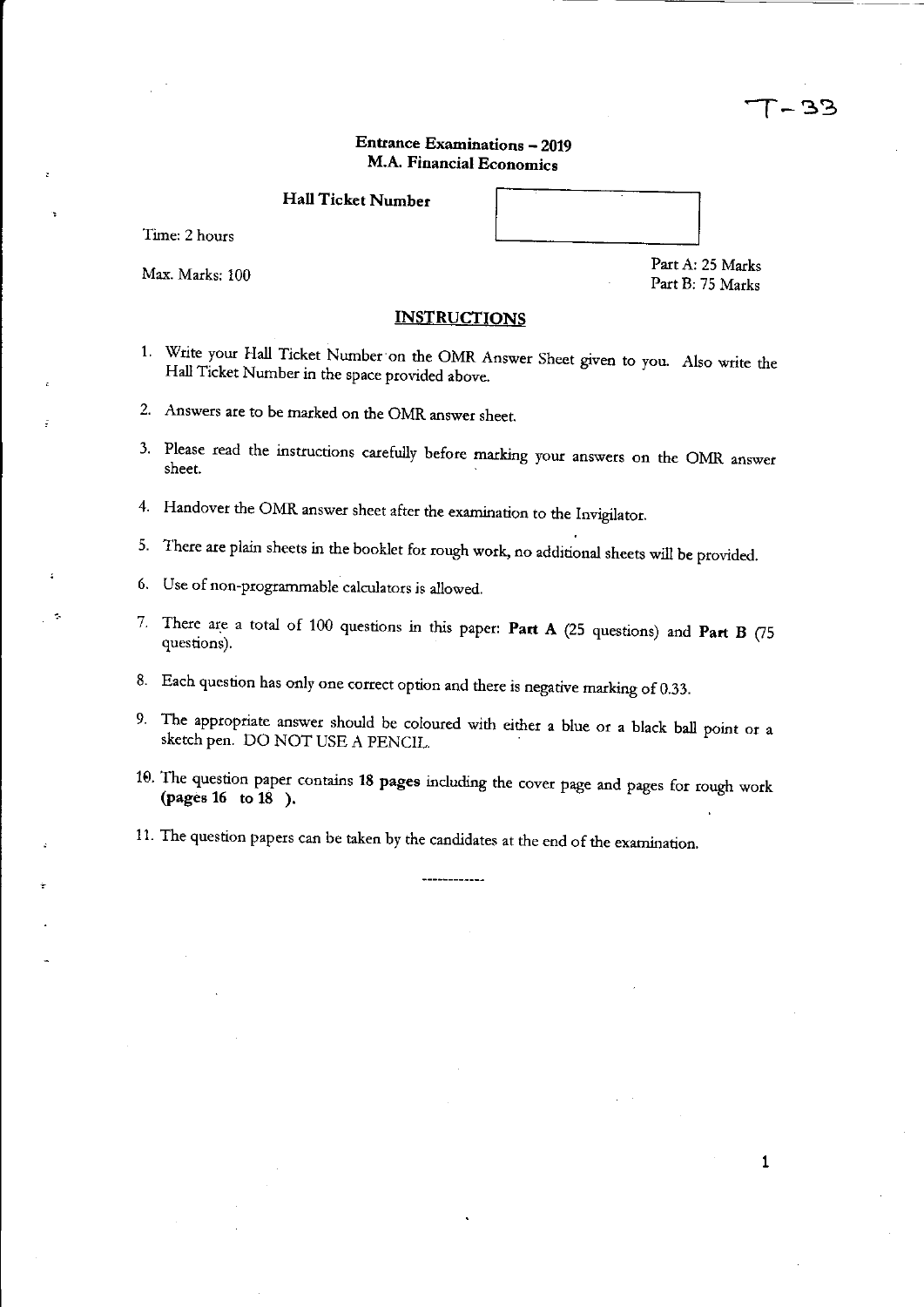#### **PART-A**

1. Consider a 2-variable linear regression model,  $Y_i = \alpha + \beta \cdot X_i + u_i$ . Which is not a necessary condition on the disturbance term,  $u_{\nu}$  for OLS estimators for  $\alpha$  and  $\beta$  to be BLUEs? A. u, are normally distributed, i.e.  $u_i \sim N(\mu, \sigma^2)$ , for some  $\mu$  and  $\sigma^2$  for all i.

- 
- B. u<sub>i</sub> have constant variance, i.e. Var  $(u_i) = \sigma^2$  for all i.
- C. Cov  $(u_i, u_i) = 0$  for all i, j such that  $i \neq j$ . D.  $E(u_i) = 0$ , for all i.

r-

2. Let  $f(x)$  be a continuously differentiable function of a single variable, *x*. A sufficient condition

for local maximization of *f(x)* is: A.  $f'(x) = f''(x) = f'''(x) = 0$ , and  $f^{(n)} < 0$ . B.  $f'(x) > 0$ . C.  $f'(x) < 0$ . D.  $f'(x) = f''(x) = f'''(x) = 0$ , and  $f^{(0)} > 0$ .

3. For a 3 commodity market, set of relative prices is given as:  $P = \{ (p_1, p_2, p_3) \mid p_i > 0, i = 1, 2, 3 \}$ and  $p_1 + p_2 + p_3 = 0$  }. Then set *P* is a<br>A. Compact set B. Closed set C. Null set D. Bounded set.

4. Which among the following function(s) is homogenous of degree  $1$ ?

I.  $Q =$ II.  $Q =$ III.  $Q =$ A. I, II and III. B. Only I and II. e. Only I and Ill.  $L^{2/3}$  **+**  $K^{1/3}$ .  $-55 + L^{1/2} + K^{1/2}$ .  $3.L + 5.K$ 

D. Only III.

5. Age of father at present is 3 times the age of his son. Father's age will be 2 times the age of his son after 10 years. What is the present age of the father? A. 24 years B. 30 years C. 36 years D. 48 years

6.The word *tab/ita* refers to

A. devaluation in Chile

B. devaluation in Argentina

e. devaluation in Uruguay

D. crawling peg regime in the Southern Cone countries

7.After the Bretton Woods period, countries chose to control

A. fixed exchange rates only

B. monetary policy oriented toward domestic goals.

C. freedom of international capital movements.

D. B and C.

8. Eurodollars are

A. dollar deposits located in the United States.

B. dollar deposits located in Europe.

e. dollar deposits located outside Europe.

D. dollar deposits located outside the united States.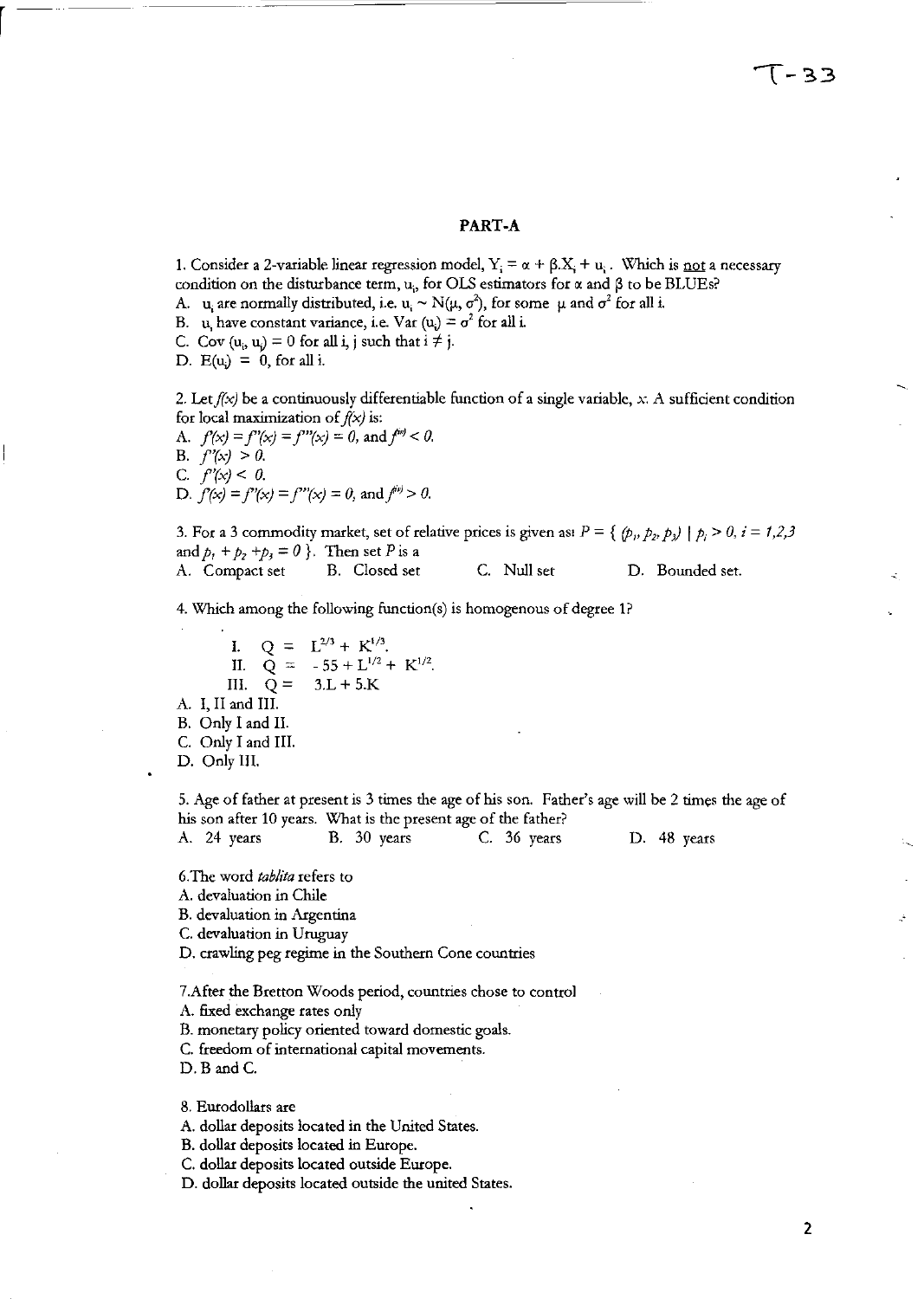9. If the policy makers intend to increase aggregate demand without increasing interest rates, you would recommend \_\_

- A. a reduction in transfer payments and increase in the money supply.
- B. an increase in government spending and reduction in the money supply.
- C. increasing both taxes and the money supply.
- D. increase in government spending and increase in money supply.

1O.Reserve money published by RBI consists of the following.

- A. government securities held by RBI only.
- B. Currency in circulation, other deposits with RBI, bankers deposits with the RBI
- C. currency in circulation and net demand deposits held by commercial banks
- D. currency in circulation and net time deposits held by commercial banks

11. The function  $Y = 8 - 3X + X^2$  is

- A. Strictly convex and has a minimum at  $X = 2$
- B. Strictly convex and has a maximum at  $X = 2$
- C. Strictly concave and has a minimum at  $X = 8$
- D. None of the above

12. If the total cost function of a firm is given by TC =  $625 - 5q + q^2$ , at what level of output (q), the slope of average cost (AC) curve is zero?

- A. Only at  $q = +625$
- B. Either at  $q = 0$  or at  $q = +25$
- C. Either at  $q = 0$  or at  $q = -25$
- D. Only at  $q = +25$

13. In the context of the "Linear Programming Problem", the term "Linear" implies

A. Only objective function is linear and constraints can be non-linear

B. Only constraint functions are linear and objective function can be non-linear

C. All constraint functions and objective function are linear

D. Variables are non-negative and aU constraint functions are of mixed type

14. While solving a "Non-Linear Programming Problem", which of the following statements is • false?

A. The lagrangian function method is applied when all constraints are in equality form

B. The Kuhn-Tucker conditions are used when both equality and inequality constraints are **present** 

C. The graphical method has limited applications due to problems of non-linear graphs

D. The Kuhn-Tucker conditions are used only for inequality constraints

15. The concept of functional finance is associated with

- A.Keynes
- B.Hicks
- C.Musgrave
- D. A.P. Lerner

16. State which of the following statements are correct

1) An increase in autonomous expenditure shifts the IS curve to the right

2) An increase in autonomous expenditure shifts the IS curve to the left

3) An increase in money supply shifts the LM curve to the right

3

- 33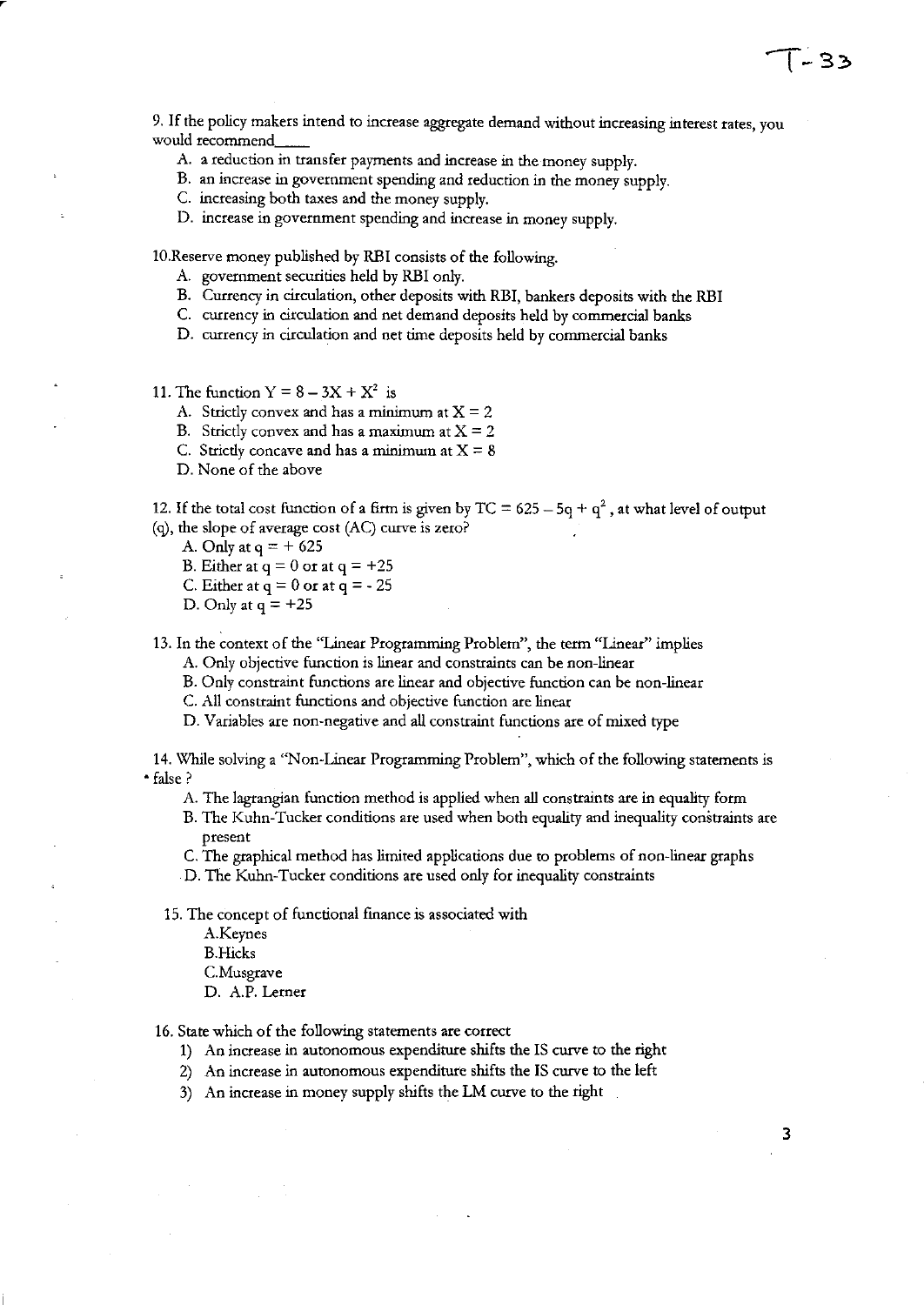4) An increase in money supply shifts the LM curve to the left

A. 1 and 4 B.1and3 C. 2 and 3 D. 4. 2 and 4

17. Inventory Approach to money demand was propounded by A. Baumol B. Friedman C. Keynes D. Viner

18. Which one of the following indices satisfies both time reversal and factor reversal tests?

A. Laspeyres' Index

B. Fisher's index

C. Paasche's Index

D. Kelly's Index

19. A bag contains 7 black marbles and 3 blue marbles. Three marbles are drawn from the bag one after the other without replacement. What is the probability that the first two are black and the third is blue?

A. 7/40

B. 16/30

C. 17/30

D. 16/40

20, In how many ways can a selector choose one or more candidates from six eligible candidates?

- A. 66
- B. 65
- C. 64
- D. 63

21. The headings for the horizontal row of a table is known as

- A. Head note
- B. Prefatory note
- C. Stubs
- D. Captions

22. The arithmetic mean of two observations is 127.5 and their geometric mean is 60. What is their harmonic mean?

A. 68.81

- B. 67.50
- C. 28.23
- D. 32.45

23. The coefficient of correlation between two variables is 0.48. The covariance is 36. The variance of the first variable is 16. What is the standard deviation of the second variable?

- A. 4.67 B. 9.25
- C. 18.75
- D. 22.39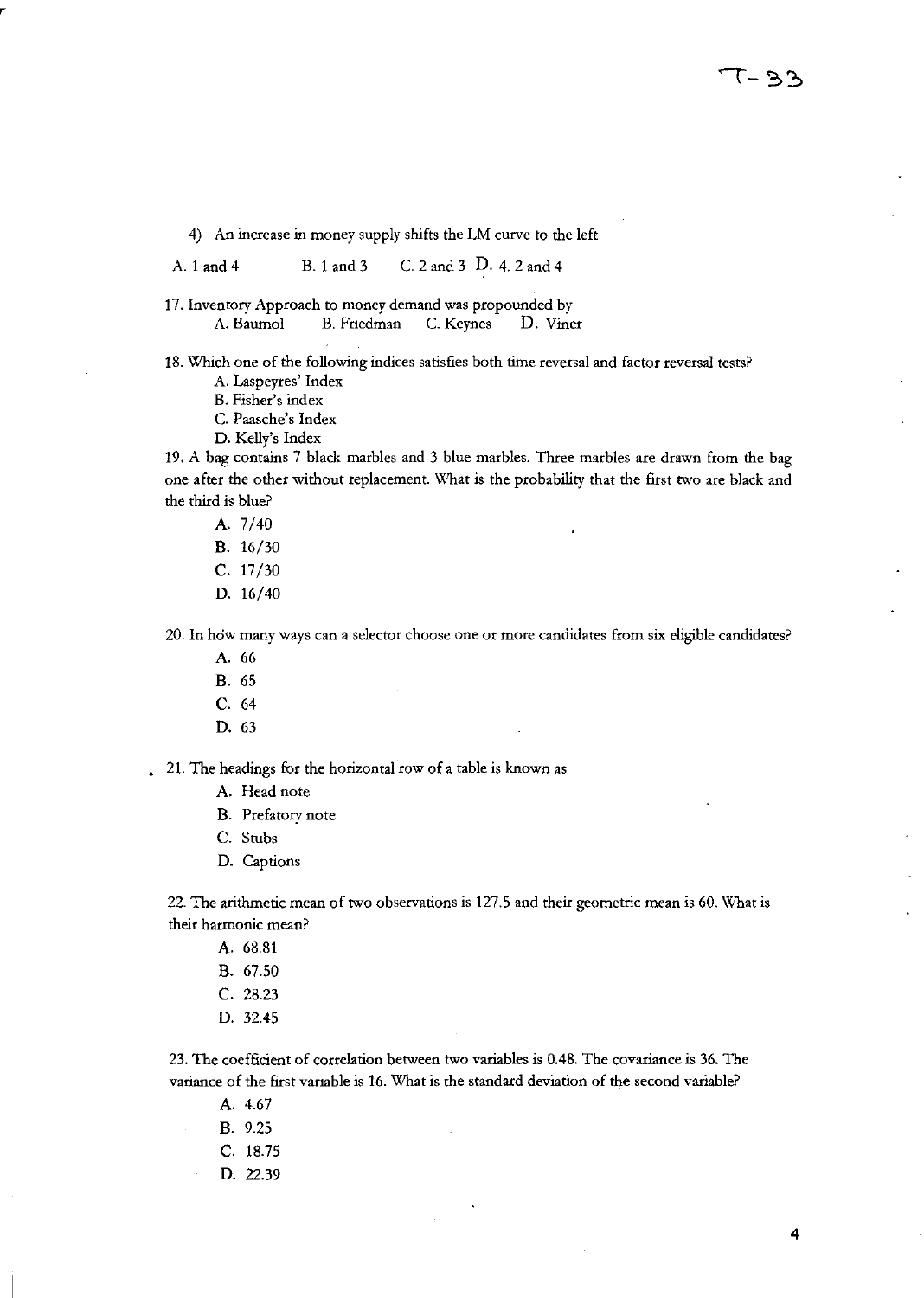24. A fair coin is tossed 6 times. What is the probability of getting at least four heads?

- A. 15/64
- B. 11/32
- C. 6/64
- D. 22/32

25. If the first quartile is 142 and the semi-interquartile range is 18, what is the value of median? (assuming a normal distribution)

- A. 160
- B. 178
- C. 170
- D. 168

#### **PART-B**

26.Chebyshev's Theorem gives another rule for interpreting the value of:

- A. Mean
- B. Range
- C. Mode
- D. Standard Deviation

27.In how many ways can 9 toys be divided between 4 children if the youngest child is to receive 3 toys and each of the other children 2 toys?

- A. 15120
- B. 7560
- C. 3780
- D. 1512

 $28.$ Three children X, Y and Z are in a relay race. X is twice as likely to win as Y and Y is twice as likely to win as Z. What is the probability that Y or Z wins?

A. 1 B. 1/7 C. 2/7 D. 3/7

29.For an open economy, if S is savings, I is investment, CA is current Account balance, then

- $A. S = I \times CA$ B.  $S = I + CA$ . C.  $S = I - CA$ .
- D.  $S = I / CA$ .

30.A random sample is drawn from population. Greater accuracy of estimation, i.e. smaller size of confidence interval is obtained, if,

- A. lower significance level is required.
- B. higher is the relevant population variance.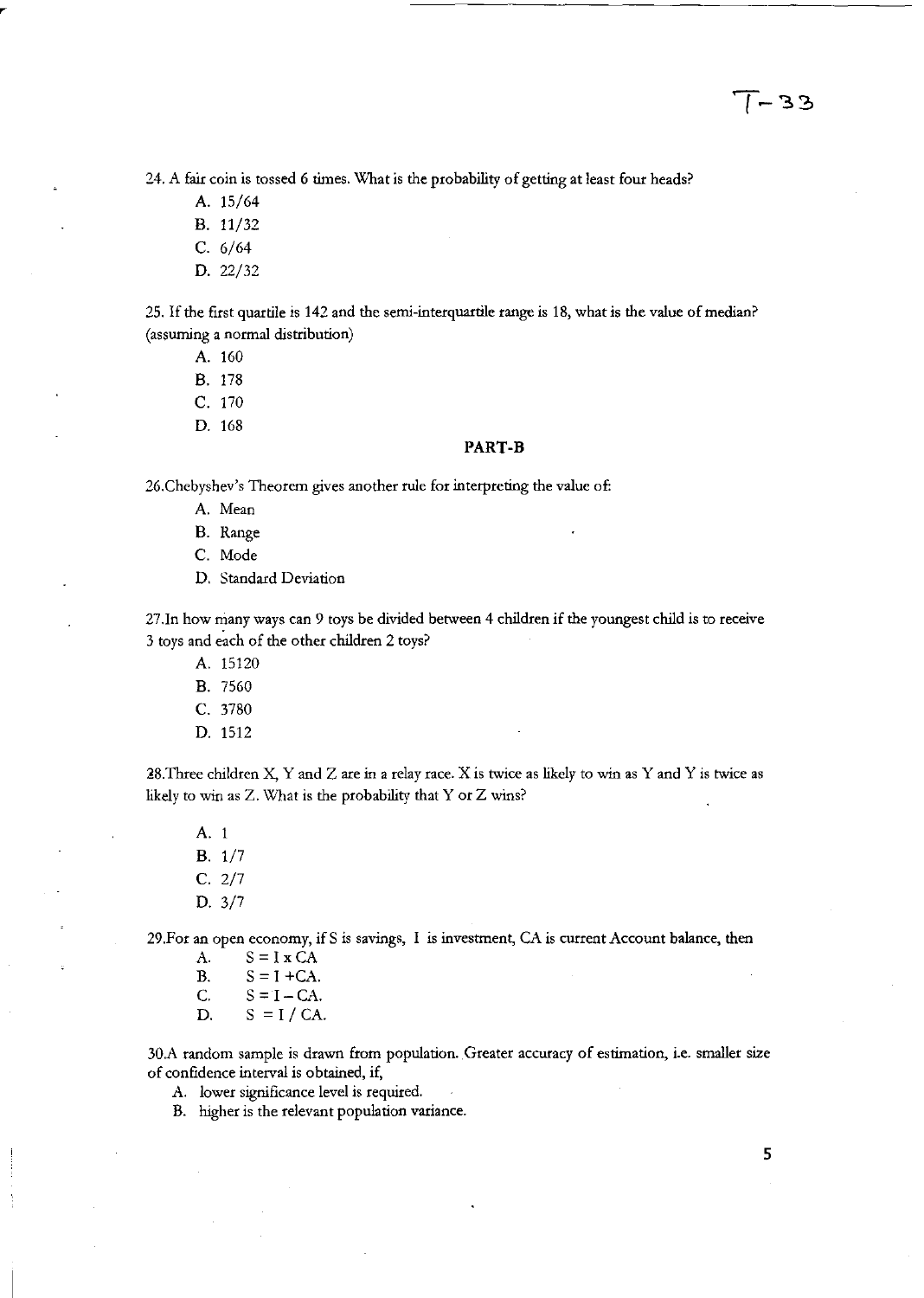$5e-1'$ 

- C. higher significance level is accepted.
- D. Both A and B above.
- 31. Given two events A and B, which among the following is always true about  $P(A \cup B)$ ? A.  $P(A \cup B) \leq P(A) + P(B)$ C.  $P(A \cup B) \geq P(A) + P(B)$ B.  $P(A \cup B) = P(A) + P(B)$ D.  $P(A \cup B) = P(A) \cdot P(B)$

32. S is the set of possible outcomes when a die is rolled,  $S = \{1, 2, 3, 4, 5, 6\}$ . Which collection of sets constitutes a partition of the set S?

A. S1 =  $\{1, 3\}$ , S2 =  $\{2, 3, 4, 5, 6\}$ . B.  $S1 = \{5, 2, 4\}, S2 = \{1, 3\}, S3 = \{6, 1\}$ C.  $S1 = \{6\}, S2 = \{2, 4, 5\}, S3 = \{3, 1\}$ D.  $S1 = \{3, 6\}, S2 = \{1, 2, 5\}$ 

33. For a parameter  $\theta$ , let a 95 percent confidence interval be [31, 36] for a random sample X1, **X2 .** ... , **Xn of size n from a population \V.r.t. an estimator, T. Then, with respect to a large**  number of random samples of size n, which of the following best describes the concept of a 95 percent confidence interval for parameter  $\theta$ ?

A. 95 percent of times we find that  $\theta \in [31, 36]$ .

B. Of the class intervals constructed in the same way, 95 percent of them contain  $\theta$ .

 $C.$  95 percent of such  $\theta$ s lie in such class intervals.

D. All of the above are true.

34: A bag contains identical balls, 10 of which are red balls and 10 are white balls. Two balls are drawn successively with replacement. Consider the following events:

Event S: Both the balls are white, given that at least one ball is white.

Event T: Both the balls are red, given that the first ball is red.

**Then,** 

| A. $P(S) = P(T)$ | B. $P(S) > P(T)$       |
|------------------|------------------------|
| C. $P(S) < P(T)$ | D. $P(S) = 1 - P(T)$ . |

35. Consider two risky assets with positive but finite variances (of respective returns on investments). It is given that there exists a portfolio of these two assets, such that variance of **the returns on the portfolio investment is reduced to zero. Then correlation between the returns**  of the two risky assets must be:

A. Negative B. Zero C. Positive D. Cannot be detennined based on the above.

36.By adopting a fixed exchange rate regime, the central bank loses its ability to

- A. influence the economy through monetary policy
- B. influence the economy through fiscal policy
- C. increase govt. spending

D. change taxes

37.The liabilities in a central bank balance sheet include

- A. currency, deposits of commercial banks and deposits of Govt. of India
- B. Loan to Govt. of India and banks
- C. Currency and Gold
- D. Currency and deposits of Govt. of India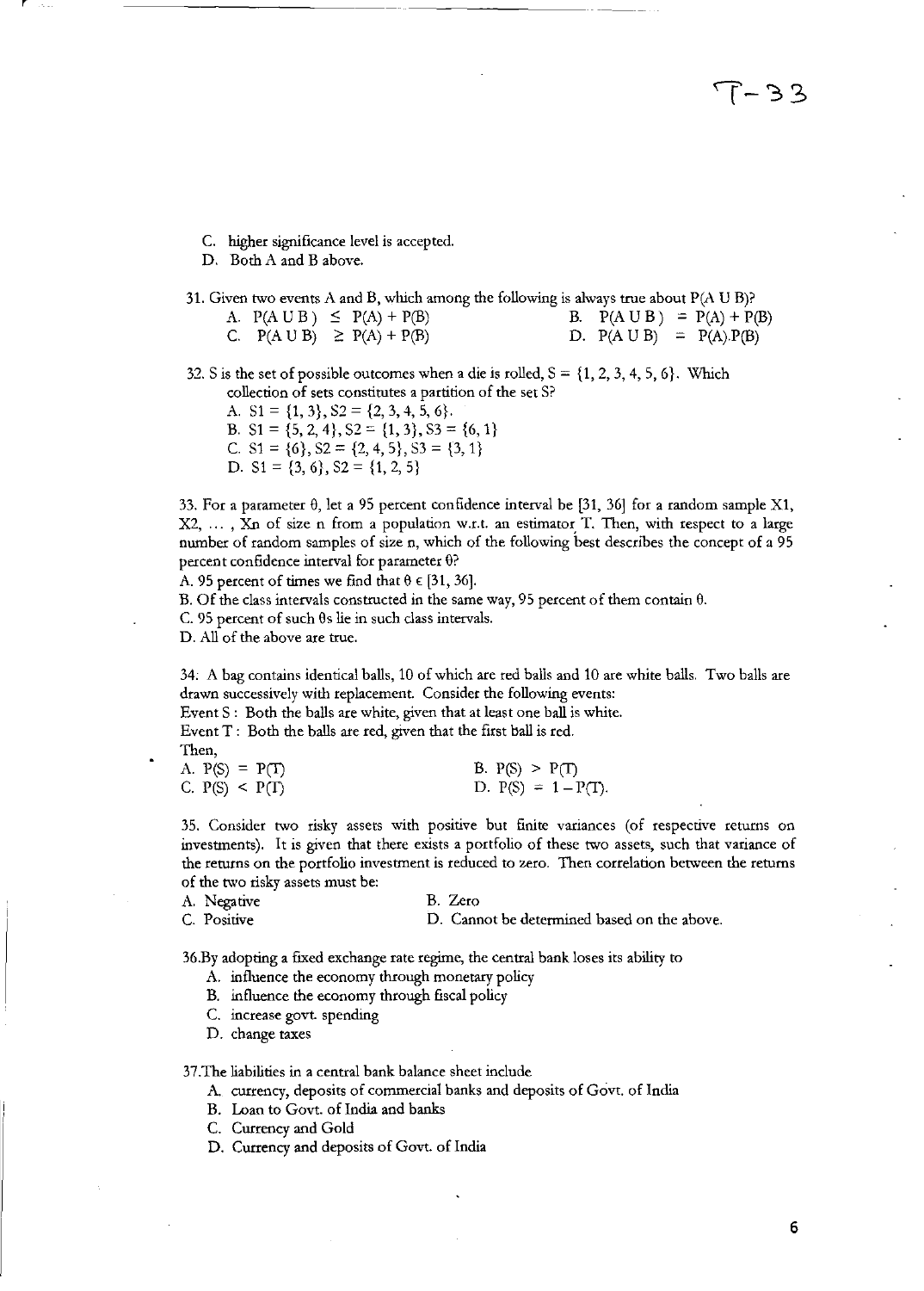38. The accounting year followed by the Reserve Bank of India is

A. April-March

B. Jan-December

C.  $Iulv - June$ 

D. February-January

39.Due to the demonetization of 2016, around \_\_ % of currency was scrapped overnight

A. 97

B. 86

C. 70

D.65

**40. Given the interdependence between large countries' macro economies, a permanent**  monetary expansion by the Home country leads to

A. Rise in Home output, depreciation of Home's currency, and Foreign output may rise or fall.

B. Fall in Home output, depreciation of Home's currency, and Foreign output may rise or fall.

e. Rise in Home output, appreciation of Home's currency, and Foreign output may rise or fall.

D. Rise in Home output, depreciation of Home's currency, and rise in Foreign output.

41. The infant industry argument implies that

**A. Comparative advantage is not relevant to economic growth** 

B. Developing countries have a comparative advantage in agricultural goods.

C. Developing countries have a comparative advantage in manufacturing.

D. Developing countries have a potential comparative advantage in manufacturing.

42. A dual economy is one in which

A. A country exports both traditional and sophisticated non-traditional products

B. Political power is dominated by minorities.

C. one sees coexistence of sophisticated high-wage industrial sectors with low-wage traditional **sectors.** 

D. Both A and B

43. The aggregate real money demand schedule  $M_d(i, Y)$ 

A. slopes upward because a fall in the interest rate leads to an increase in the desired real money holdings of each household and firm in the economy.

B. slopes downward because a fall in the interest rate reduces the desired real money holdings of each household and firm in the economy.

C. has a zero slope because a fall in the interest rate keeps the desired real money holdings of each household and firm in the economy constant.

D. slopes downward because a fall in the interest rate raises the desired real money holdings of each household and firm in the economy.

44. The automobile sector exports constituted \_\_\_ % of the overall Indian exports in 2018. A.2-2.5%

B.4-5%

e. 7-9%

D.O-11%

45. Which of the following has been recognized by RBI as an independent benchmark administrator since 2015?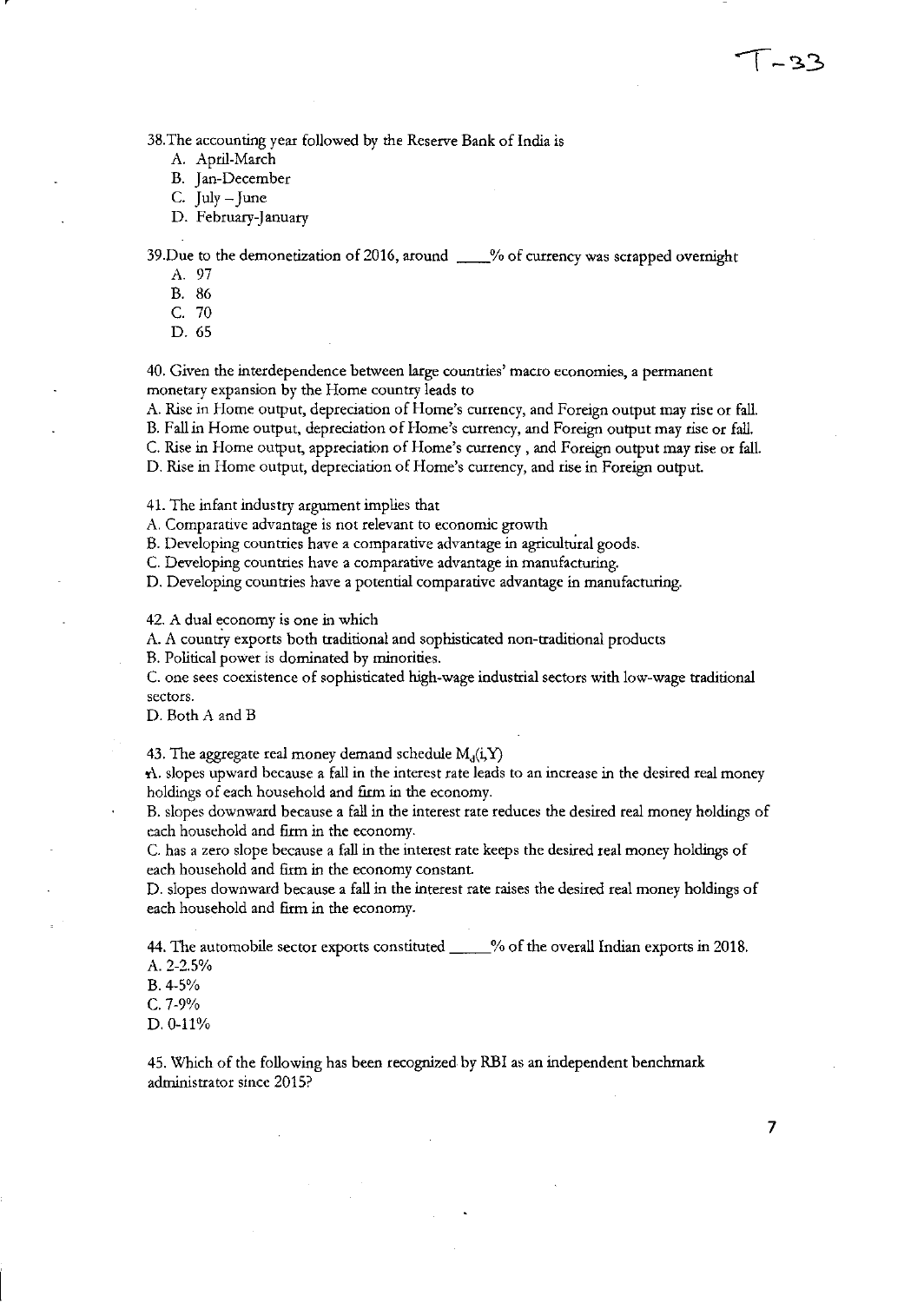A. CAFRAL B. ICICI C. FBIL D. FIMMDA

46. "The return of depression economics and the crisis of 2008" is authored by A. Joseph Stiglitz

B. Paul Krugman

C. Eugene F. Fama

D. Y V Reddy

47. The Sveriges Riksbank Prize in Economic Sciences in Memory of Alfred Nobel 2018 was awarded to \_\_ for \_\_ \_

A. William O. Nordhaus and Paul Romer for integrating climate change and technological **innovations into long-run macroeconomic analysis** 

B. Richard Thaler for Behavioural economics

C. Hart and Holmstrom for contract theory

O. Fama and Shiller for asset prices analysis

48. Money demand behavior may

A. change as a result of demographic trends or financial innovations such as electronic cashtransfer facilities.

B. change as a result of demographic trends only.

e. change as a result of financial innovations such as NEFT /RTGS only.

D. not change as a result of demographic trends or financial innovations such as electronic cashtransfer facilities.

49.· Under "monetary targeting" as a framework of monetary policy, if expected real GOP growth was 6 per cent, the income elasticity of demand for money was 1.5 and a tolerable inflation was 5 per cent, the money supply expansion target could be set at

A.20%

B,1O%

e. 14%

D. 18%

50. The committee on "digital payments" constituted by the Govt. of India was chaired by A. Rakesh Mohan

B. Ratan P Watal

C. Ajit Ranade

D. Nachiket More

51. The 16" meeting of the monetary policy committee held in April 2019

A. reduced the policy repo rate under the liqnidity adjustment facility (lAF) to 6%

B. increased the policy repo rate under the liquidity adjustment facility (lAF) to 6.5%

C. reduced the bank rate to 6%

O. reduced the marginal standing facility rate to 6%

52. Which of the following is measured by the effective rate of protection?

A. the "true" ad valorum value of a tariff.

B. the quota equivalent value of a tariff.

C. the efficiency with which the tariff is collected at the customhouse.

D. the protection given by the tariff to domestic value added

53.The J-curve illustrates\_

A. how depreciation affects the home country's.economy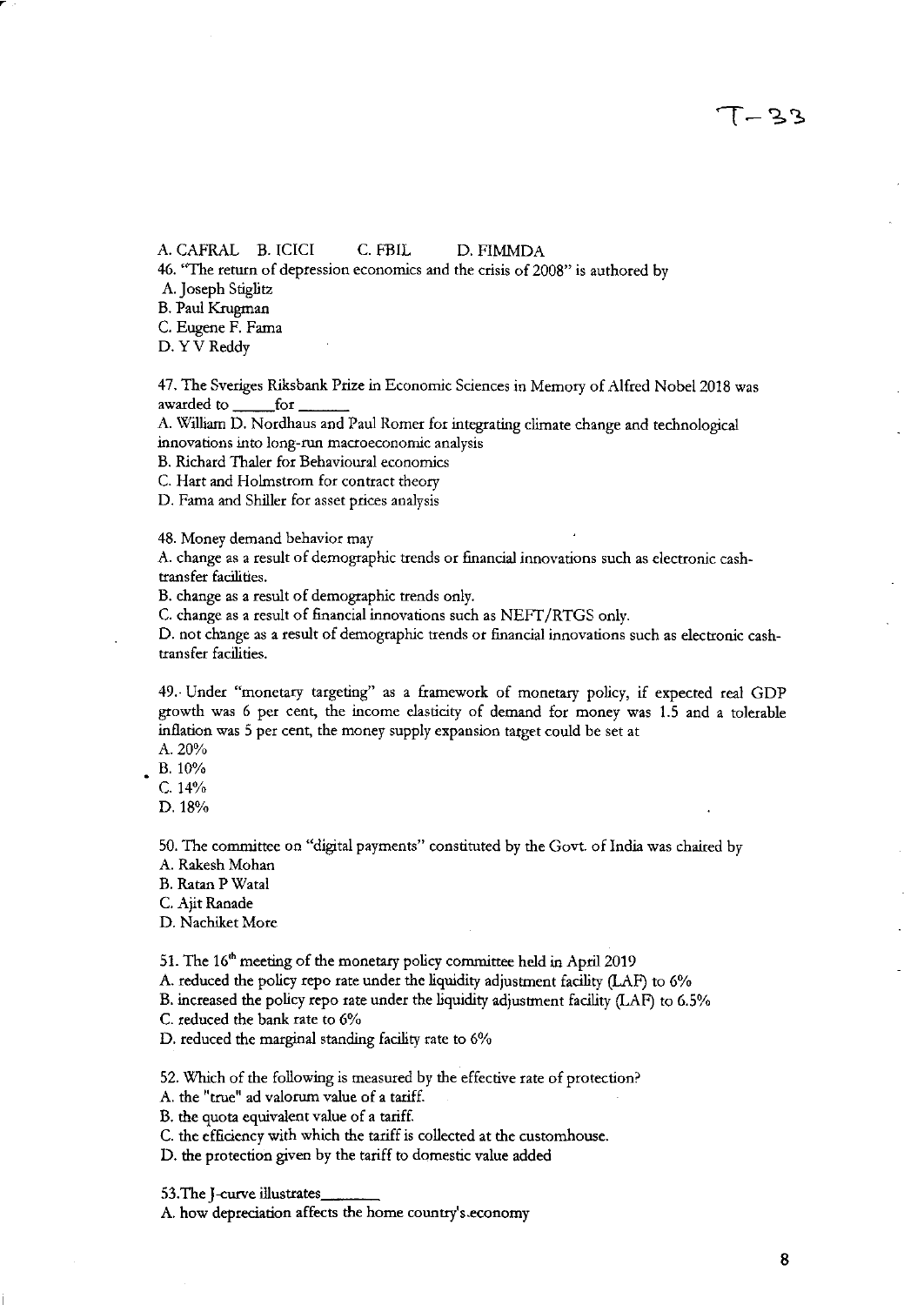B.the immediate increase in the current account caused by a currency depreciation e.how home prices gradually adjust to a currency depreciation D. the short-term effects of depreciation on the current account

54. A change in government spending has a larger effect on income the

A. larger the elasticity of money demand.

B. smaller the elasticity of money demand.

C. steeper the LM curve.

D. flatter the LM curve.

55.Policy is said to have been conducted via a rule if policymakers

A. use monetary and fiscal policy only when the political situation dictates it

B. set monetary and fiscal policy according to multiple but predetermined goals.

e. a free to respond to unexpected changes in economic conditions.

D. announce in advance how they will respond to changes in economic conditions.

56.If GDP at market prices is Rs.50,OOO/ - stock of M3 is Rs.5,OOO/ - then velocity of M3 money is

- A. 10
- B. 15

e. 0.1

D. 0.5

57. If money demand is completely insensitive to interest rates, then

A. LM schedule will be horizontal.

B. LM schedule will be vertical.

C.lS schedule is vertical.

D.IS schedule is horizontal.

58. Let's say a project costs Rs.100 today (i.e. time  $t_0$ ), yields Rs50 in period 1(t<sub>1</sub>), and Rs.70 in period  $2(t_2)$ . The rate of interest is 10 per cent. What is the NPV of this project?

A. 3.3

B. 3.5

e. 4

D.4.5

59.Monetarists assume those who supply labor

A. have perfect information about the real wage always.

B. take decisions based on the expected real wage.

e. mayor may not know the real wage.

D. could not possibly have perfect information

60.Which one of the following will be considered as a long term financial option for investment?

A. Post office monthly income scheme

B. Savings bank deposits

e. Money market funds

D. FD in a private bank for 30 days

61.Bond issued at a discount and repaid at face value is known as

A. zero coupon bond

B. junk bond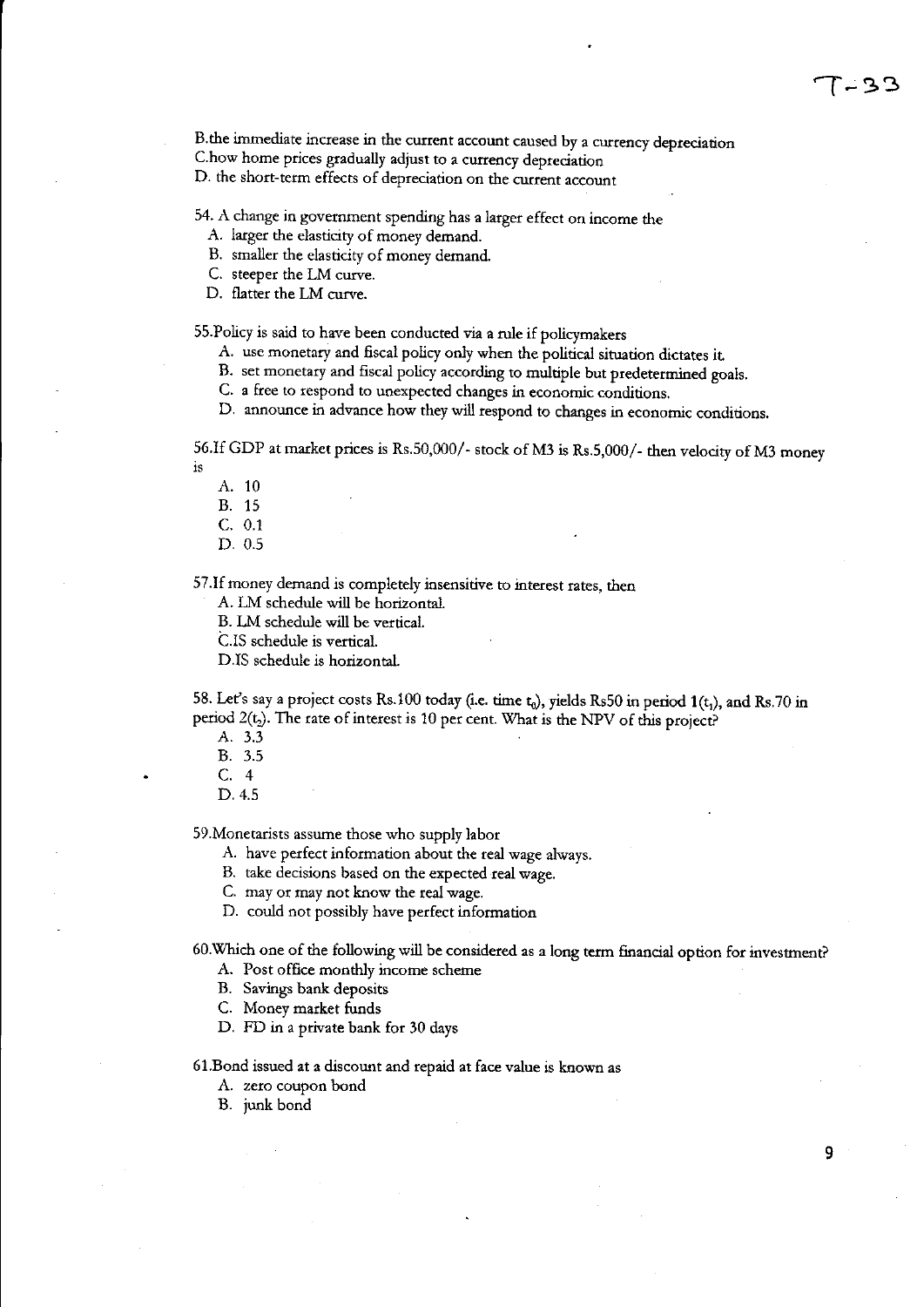- C. dated security
- D. money market mutual fund

62. When John as a taxpayer makes an attempt to legally reduce his tax liability, this shall *be*  known as

A. tax avoidance.

B. tax evasion.

e. a tax retum compensation plan.

D. activities outside the intent of tax law

63. In case of a lump-sum tax,

A. the marginal tax rate is always less than the average tax rate.

B. the average tax rate is always less than the marginal tax rate.

C. the marginal tax rate falls as income rises.

**D. the marginal tax rate rises as income rises** 

64. Vertical equity implies that taxpayers with greater ability to pay taxes should

A. contribute a decreasing proportion of each increment in income to taxes.

B. contribute a larger amount.

e. *be* less subject to administrative burdens of a tax.

D. be less subject to tax distortions that lead to deadweight losses

65. A regressive tax system is one in which

A. higher income taxpayers pay a higher percentage of their income in taxes

B. higher-income taxpayers have lower tax rates, even though they pay a larger amount of tax, than lower-income taxpayers

e. which all taxpayers pay the same percentage of their income in taxes

D. Both A and B

66. When new firms enter a perfectly competitive market,

A: entering firms will earn zero profit.

B. profits of existing firms must fall.

C. existing firms will see their costs rise.

D. consumers will likely observe increasing prices.

67. For a firm to price discriminate, it must

A. be unregulated by the government.

B. have some market power.

C. have perfect information about consumer demand.

D. have a horizontal marginal cost curve.

68. For the noncolluding oligopolist, the two factors that affect the decision to raise production are

A. the output effect and the price effect.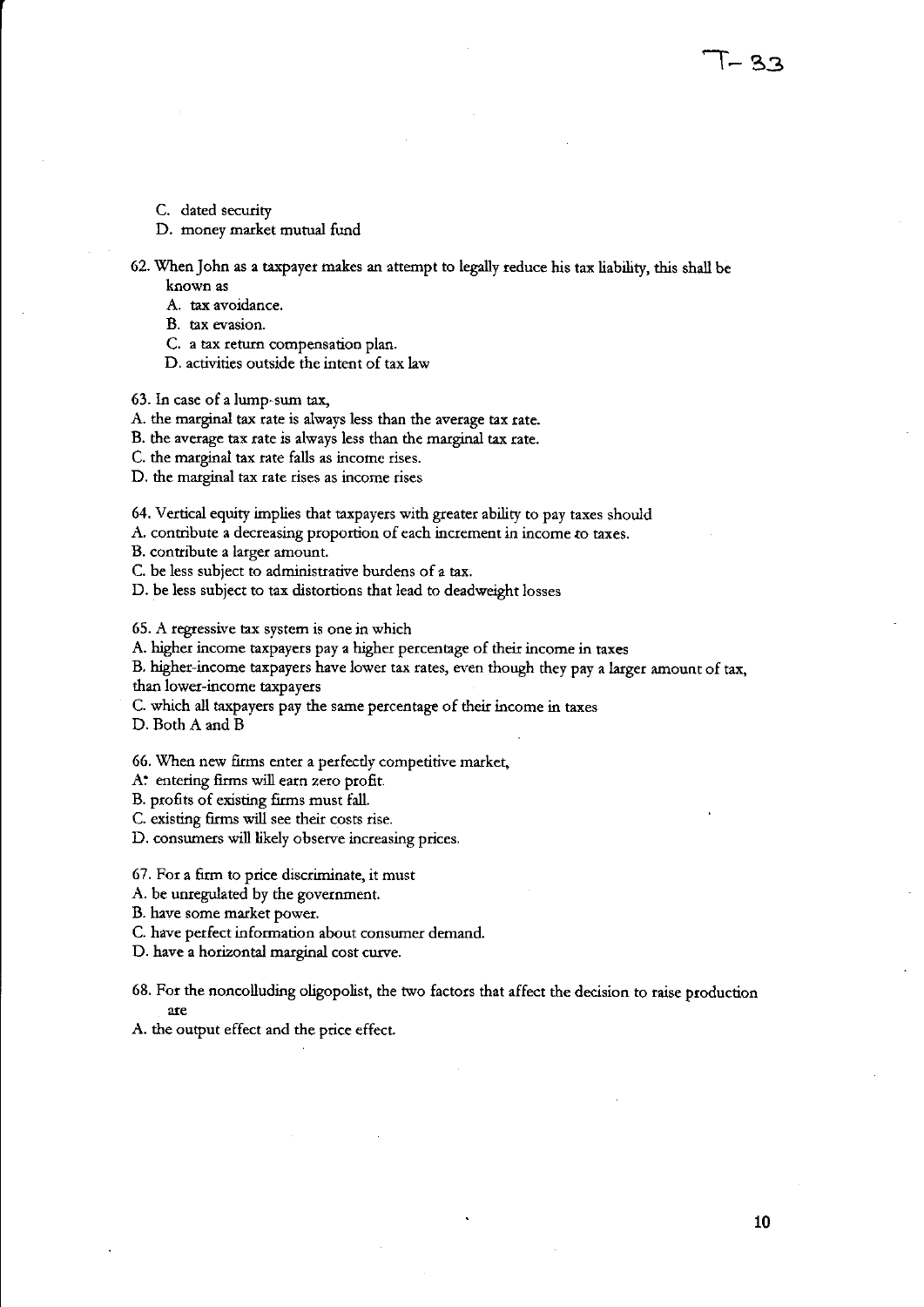B. the cost effect and the price effect.

C. the production effect and the output effect.

D. the output effect and the cost effect.

69. A natural monopoly occurs when

A. the product sold is in its natural state

B. firms are characterized by rising marginal cost curves.

C. a monopoly firm requires the use of free natural resources to produce its product.

D. average total cost of production decreases as more output is produced.

70. Lack of cooperation by oligopolists trying to maintain monopoly profits

A. mayor may not be desirable for society as a whole.

B. is desirable for society as a whole.

C. is not desirable for society as a whole.

**D. is not a concern due to competition laws.** 

71. Which of the following is emphasized in endogenous growth theory?

A. role of investment in physical capital only

B. investment in human capital only

C. role of investment in physical capital in stimulating growth of human capital

D. productivity growth as exogenous

72. Which of the following describes best the production function,  $Y=5K^{1/2}L^{1/2}$ ?  $(Y/L=y, K/L = k)$ 

A. The function obeys CRS and  $y=5k^{1/2}$ 

B. The function obeys IRS

C. The function obeys IRS and  $y=5k^{1/3}$ 

D. The function obeys CRS and y=5k

73. Unemployment caused by mismatch between skill requirements of jobs and current skill availability is best known as

A. cyclical unemployment

B. Structural unemployment

C. Natural unemployment

D. frictional unemployment

74. In the IS-LM model, increase in taxes(T)

A. shifts IS to left and Y falls

B. shifts IS to right and Y falls

C. shifts LM to right and Y rises

D. shifts LM to left and Y falls

75. The link between firms' investment in physical capital and stock prices is given by

A. Laffer curve

B. Tobin's *q* 

C. Investment multiplier

D. Wealth effect

76. Of late, commercial banks are setting interest rates for their loan products following A. Marginal cost of funds based lending rate

11

[~33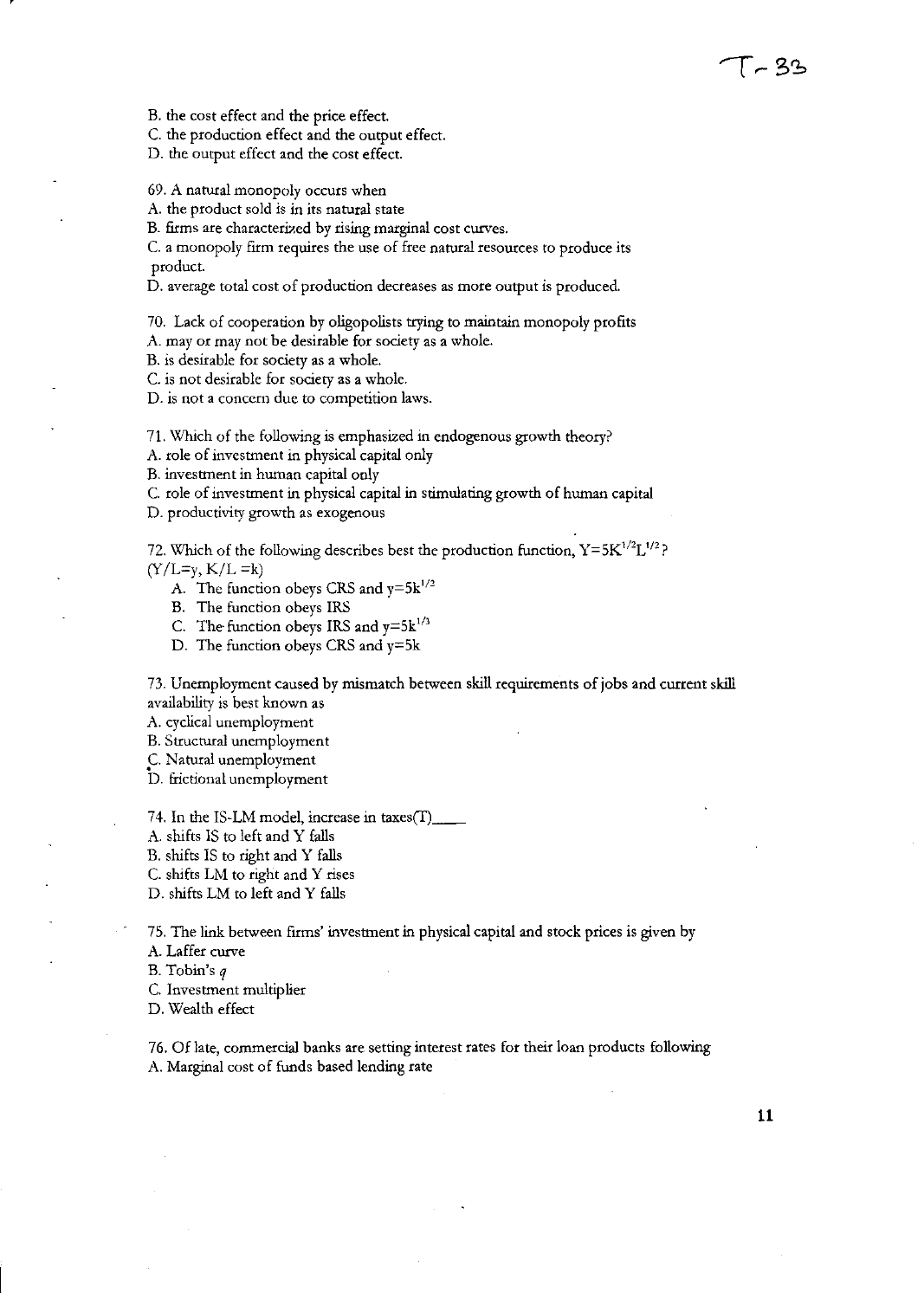$1 - 33$ 

B. Base rate C. PLR D. rate fixed by RBI

77. Let's say a finn invests 500 million dollars in capital abroad. This will appear as

A. a debit in the capital account.

B. a credit in the capital-account.

C. a debit in interest income

**D. a credit in interest income** 

78. Foreign purchases of treasury bills are considered

A. short-term capital flows.

B. long-term portfolio investments

C. foreign direct investment

D. Special Drawing Rights (SDRs)

79. Under the conditions of \_\_\_\_\_\_ monetary policy will be the most effective in stimulating income.

A. flexible exchange rates and perfect capital mobility.

B. flexible exchange rates and no capital mobility.

C. fIXed exchange rates and no capital mobility.

D. fixed exchange rates and perfect capital mobility

80. The tableau economique was developed by

A. Francois Quesnay

B.Wassily Leontief

C. Vilfredo Pareto

D. Leon Walras

81. Which of the following economists said that a thing to become a good should satisfy the following, "Command of the thing sufficient to direct it to the satisfaction of the need"? A. Alfred Marshall

B.] S Mills

C. Carl Menger

D. J M Keynes

82. Consider the following statements about GST

1. Both Central and State Taxes will be collected at the point of sale

2. The Central and State GST will be charged on the manufacturing cost

Which of the following statements is correct?

A.Only 1 B.Only2 C.Both 1 and 2 D.Neither 1 nor 2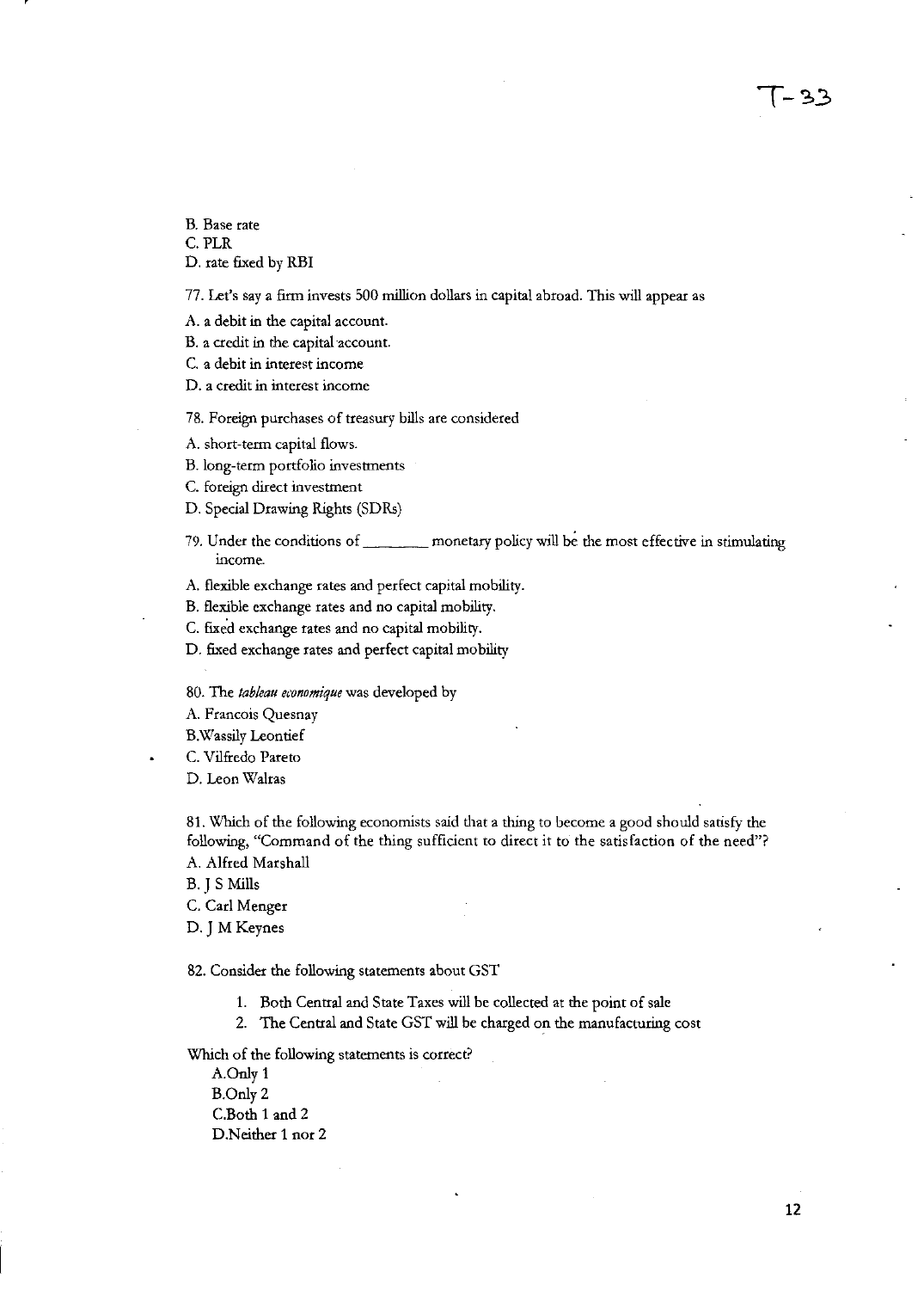83. Which of the following is a Union Tax?

A. Corporation tax

B.. Taxes on agricultural income

C. Capitation taxes

D. Land revenues

84. The difference between revenue deficit and grants for creation of capital assets is called

A. Fiscal deficit

B. Budget deficit

C. Effective revenue deficit

D. Primary deficit

85. Which model is concerned with the 'golden age' equilibrium?

A. Kaldor model

B. Joan Robinson model

C.Solow model

D.Hicks model

86. Marx attributed the capitalist crisis to

- A. High rate of wages
- B. Falling rate of profit
- C. Inflationary pressures
- D. Exploitation of labour

87. If Rs. 2,000/- is invested at an annual rate of interest of 10%. What is the amount after 2 years if the compounding is done daily?

A. 2442,70

B. 2440.58

C. 2,431

D. 2,420

88. What is the present value of Rs. 50,000/- to be received after 10 years at 10 percent compounded annually?

1\. 19,270 B.19,277.15

C. 20,121.80

D.25,000

89. A fixed rate bond, currently priced at 102.9, has one year remaining to maturity and is paying 8% coupon. Assuming the coupon is paid semiannually, what is the yield of the bond?

- A.8%
- B.7%

C.6%

D.5%

90. In a competitive market, a tax on wage income falls completely on labour if

A.Labour supply is inelastic

B. Labour supply is elastic

C.Labour supply is highly elastic

D.Demand for product has infinite elasticity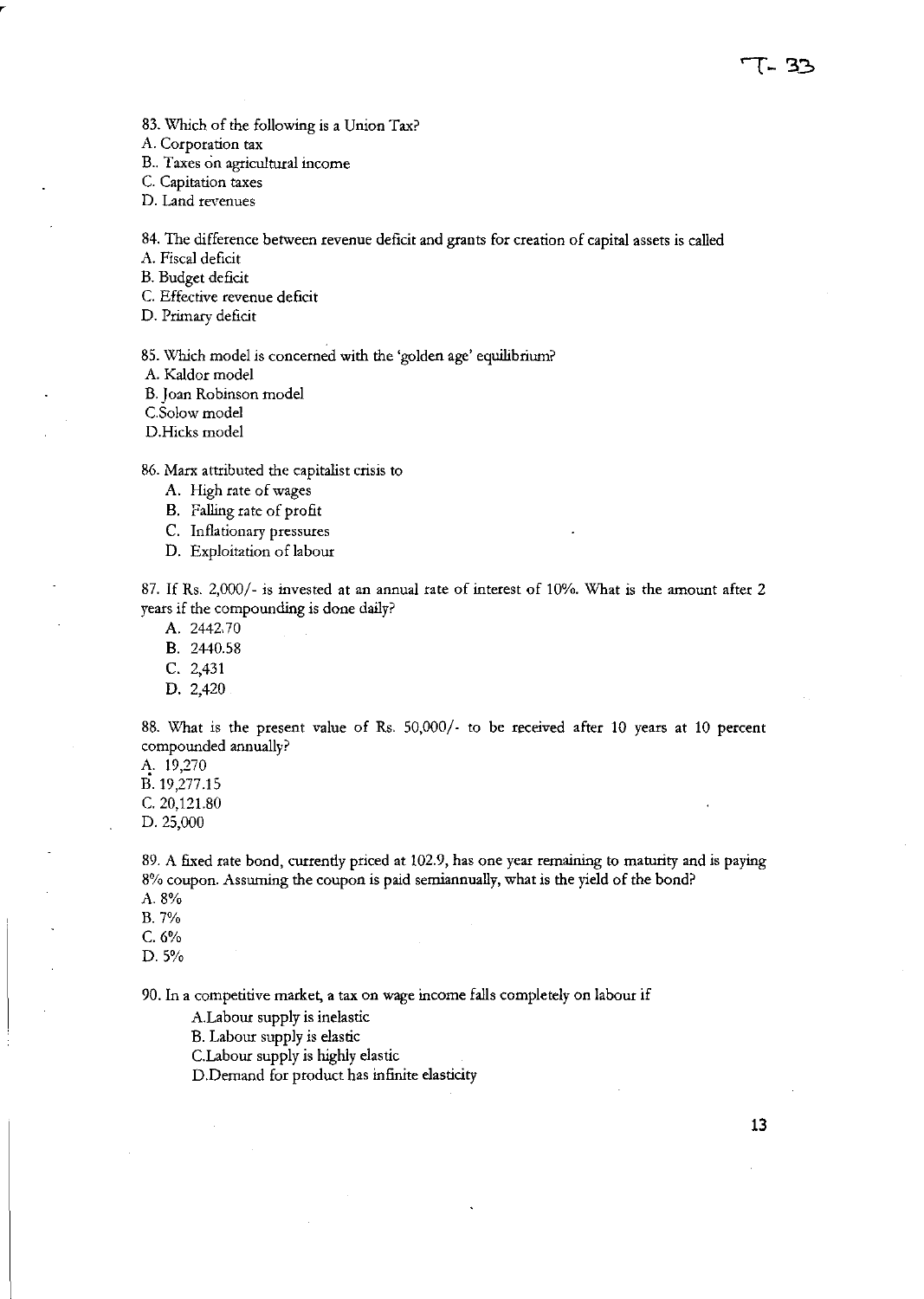91. Coase argued that efficient bargaining cannot happen in real world settings and the Coase theorem is inapplicable to economic reality due to:

A. Presence of high transaction costs

**B. Government regulation** 

C. Poorly defined property rights

D. All of the above

92. Saansad Adarsh Gram Yojna(SAGY) was lunched on the birth anniversary of

A. Lok Nayak Jai Prakash Narayan

B. Mahatma Gandhi

C. Rajiv Gandhi

D. Vinova Bhave

93. GVA at basic prices equal

A. GVA at factor cost + (production taxes less Production subsidies)

B. GVA at factor cost

C. GVA at market prices

D. GVA at factor cost + product taxes

94. Atal Pension Yojana of the Govt. of India is meant for <u>each and</u> promises a \_\_\_ pensIOn

A. organised sector and defined

B. organised sector and variable

C. unorganised sector and defined

D. PSU employees and defined

95. A statutory market committee constituted by a State Government in respect of trade in certain notified agricultural or horticultural or livestock products is known as

**A. Farmers' coopertive** 

**B. Farmers' market committee** 

C. Agricultural Produce Market Committee

D. State agriculture market committee

96. Which of the following is true about *Cryptocumnt:j?* 

A. It is math based, uses encryption techniques, and operates independent of central bank

B. It uses encryption techniques and regulated by central bank

C. It uses encryption techniques and it is fiat money

D. It has legal tender status

97. The "Hindu rate of growth" in the context of Indian economy refers to \_\_\_\_\_ and owes to

A. 4.5% growth and Prof V K R V Rao

B. 3.5% growth and Prof Raj Krishna

C. 3.5% growth and Prof Sukharnoy Chakraborty

D. 4 % growth and C D Deshmukh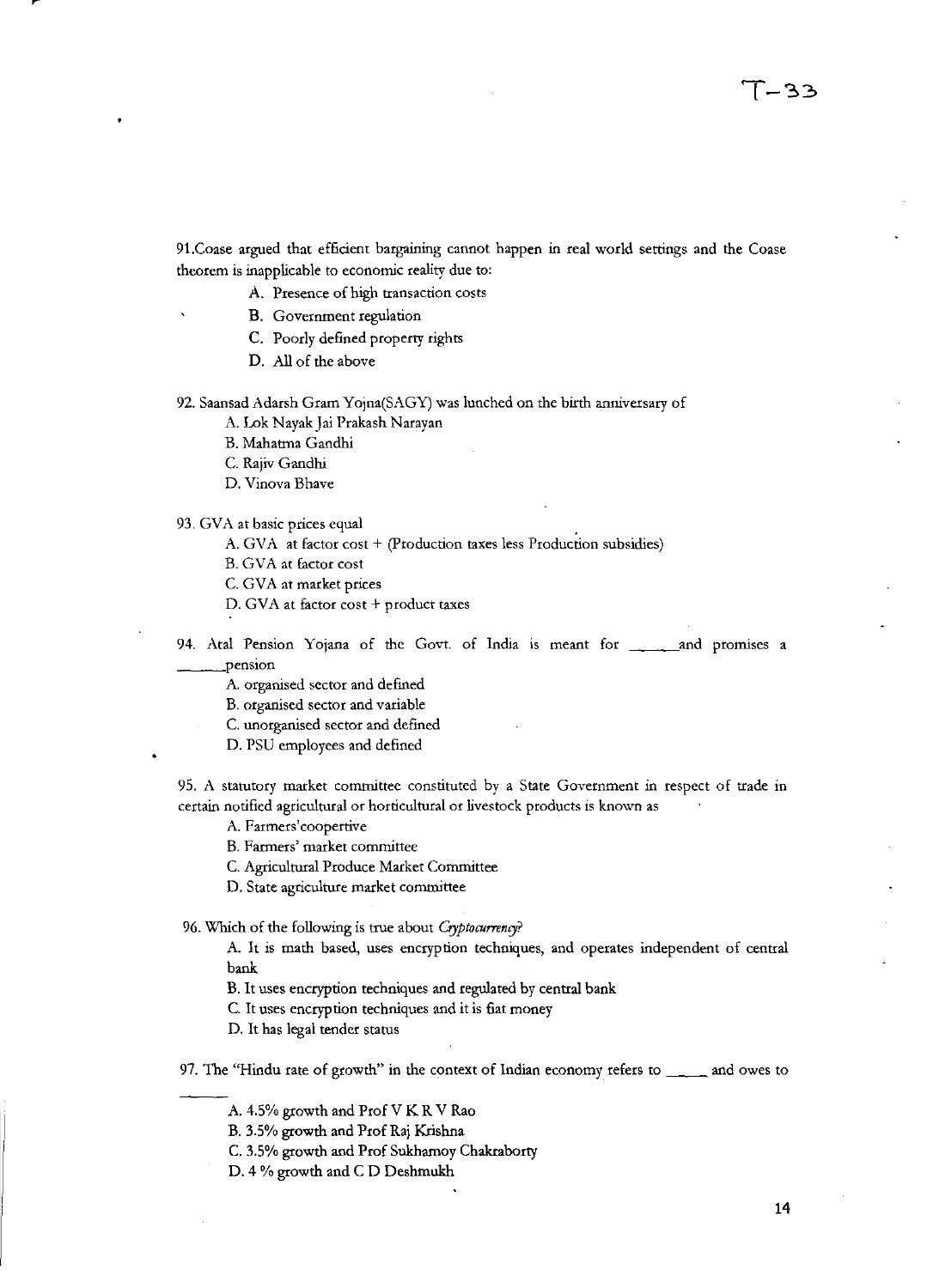98. Which of the following schemes lunched by Govt. of India promises assured income support to small and marginal farmers

A. Krushak Assistance for Livelihood and Income augmentation

B. Pradhan Mantri Kisan Samman Nidhi

C. Pradhan Mantri Krushak Rojgar Yojna

O. Nyunatam Krushak Aay Yojana

99. In 2018-19 RE of budget of the Govt. of India Fiscal deficit was

A. 4%

B.3.4%

C.5%

D. 5.5%

100. Which of the following characterize the most recent steps in banking reforms in India

**A. resolution of stressed assets** 

B. The four Rs and Insolvency and Bankruptcy Code

C. Insolvency code

D. Insolvency and Bankruptcy code **\*\*\*\*\*\*\*\*\*\*\*\*\*** 

**15** 

## **1-33**